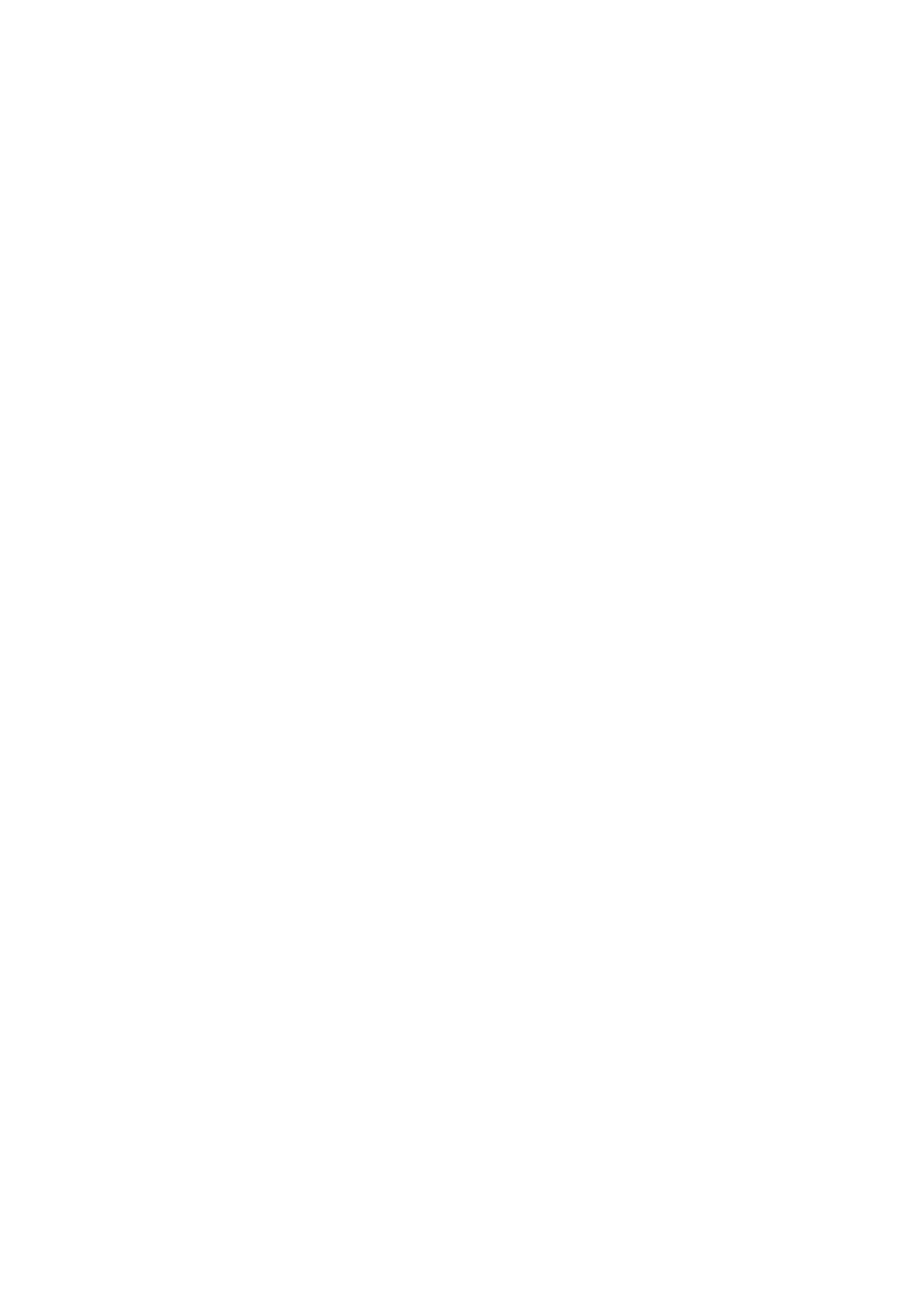# ברכת המזון Grace after Meals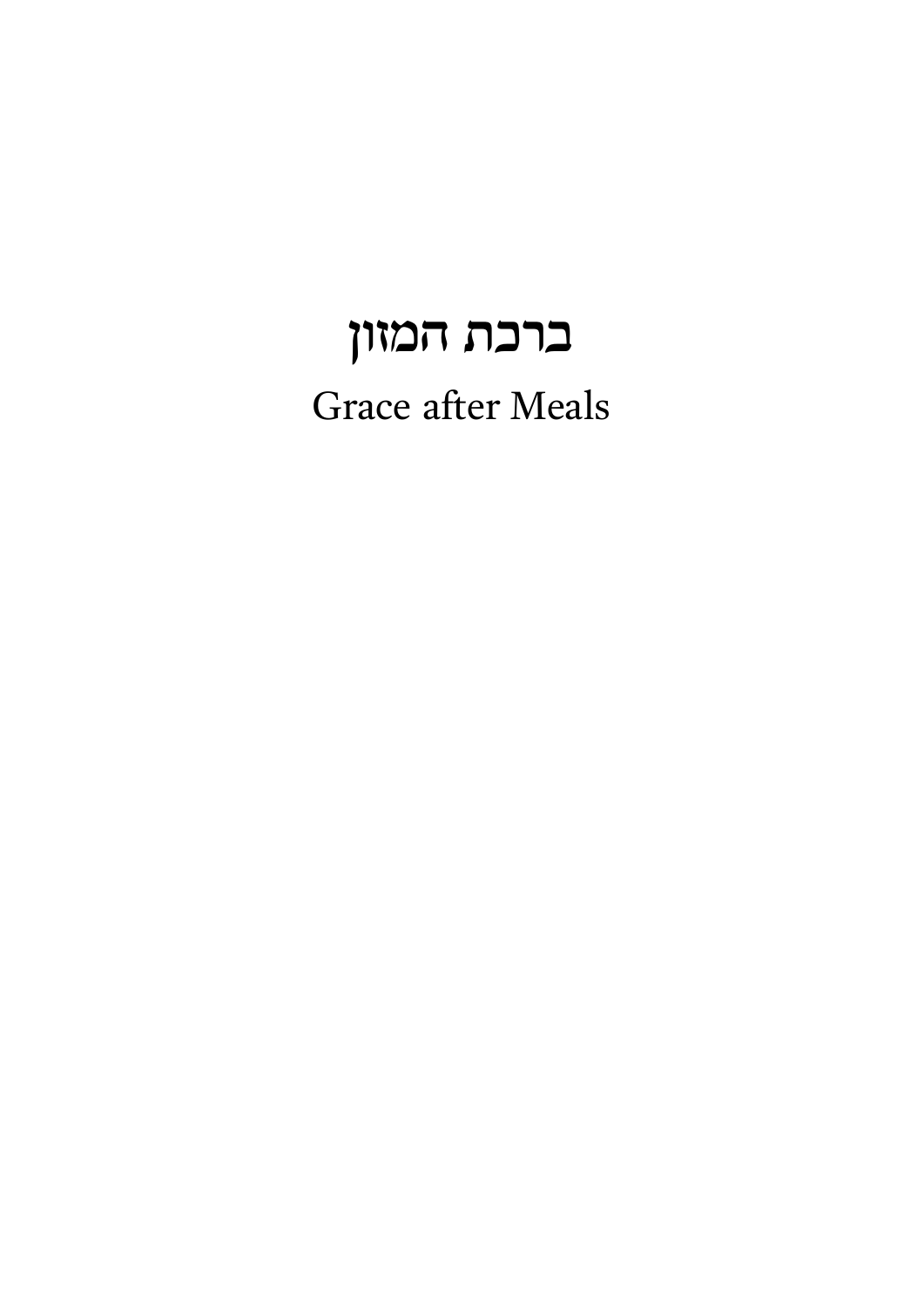# Grace after Meals

According to the custom of the Spanish and Portuguese Jews

2017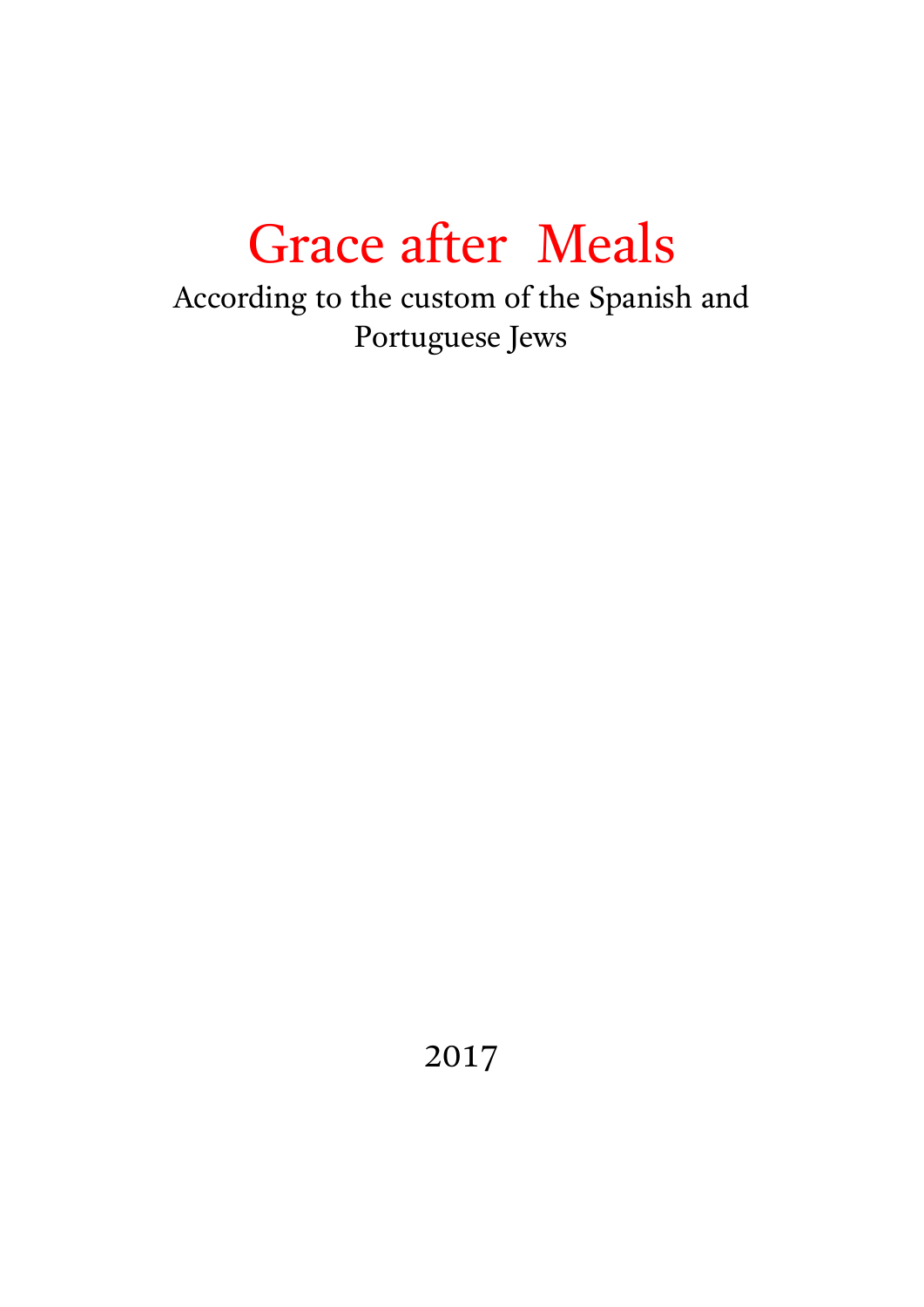# ברכת המזון כמנהג ק״ק יהודי ספרד ופורטוגל



# אמת מארץ תצמח בשנת **כי ביתי בית תפלה יקרא** לפ״ק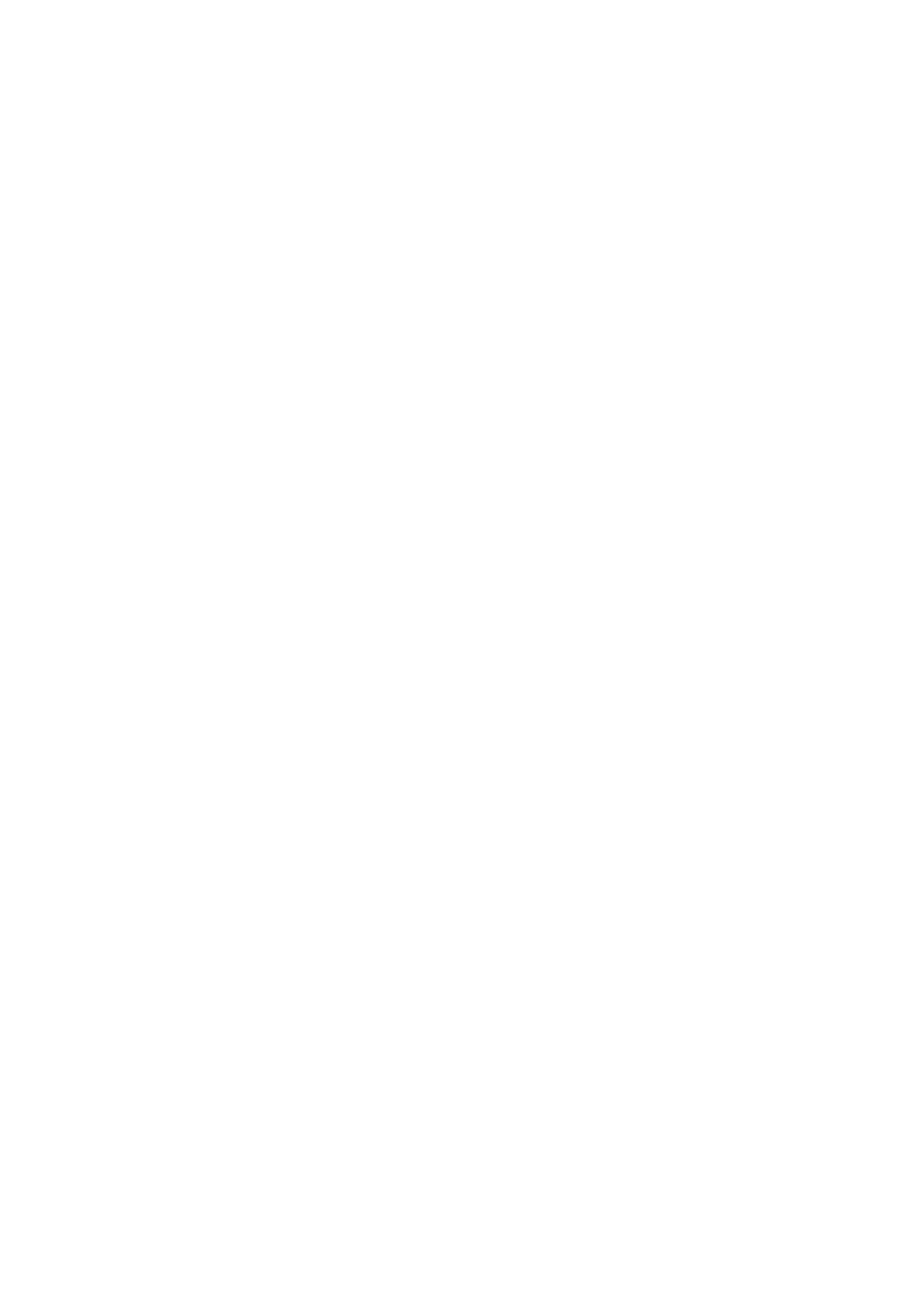# ברכת המזון

(אחר הסעודה יש אומרים

הַלַּת יִיִ יְדַבִּר־פִּי<sup>.</sup> וְיבְרֵדִּ כְּל-בְּשָׂר שֵׁם קָדְשׁוֹ לְעוֹלָם וְעֶד : וַאֲנִחְנוּ נְבְרֵךְ יָהִי מֵעַתְּה וְעַד עוֹלָם הַלְלוּיָה : וַיְדַבֵּר אֵלַי זֶה הַשָּׁלְחָן אֲשֶׁר לִפְּנֵי יְיָ : אֲבְרָכְה אֶת יְיָ בְּכָל־עֵת תְּמִיד תְּהִלְּתוֹ בְּפִי: סוֹף דָּבְר הַכֹּל נִשְׁמָע אֶת הٖאֱלֹהִים יְרָא וְאֶת מִצְוֹתְיו שְׁמוֹר כִּי־זֶה ֿ כָּל־הָאָדָֽុុֽ ∷)

אחר הסעודה נוטלין ידים۰ אם המסובין שלשה יאמר המברך

נְבְרֵךְ (בעשרה מוסיף אֱלֹהֵינוּ) שֶׁאֲכַלְנוּ מִשֶּׁלֹוֹ :

והמסובין עונין **בַּ**רוּך (בעשרה מוסיפין אֱלֹהֵינוּ) שֵׁאֲכַלִנוּ ּמְשֶׁלֹוֹי וּבְטוּבוֹ הַגַּדוֹל חַיֵינוּ :

#### \*GRACE AFTER MEALS

#### The following is said by some before Grace:

My mouth shall speak the praise of the Lord: and let all flesh bless his holy name for ever and ever. But we will bless the Lord from this time forth and for evermore. Praise the Lord. And he said unto me: 'This is the table that is before the Lord.' I will bless the Lord at all times; his praise shall continually be in my mouth. Let us hear the conclusion of the whole matter: fear God, and keep his commandments, for this is the whole duty of man.

*If three men have eaten together, one of them says:* 

Bless him (*with ten or more men:* Bless our God) of whose gifts we have eaten. *The others answer:* Blessed be he (*with ten or more men:* Blessed be our God) of whose gifts we have eaten, and through whose abundant goodness we live.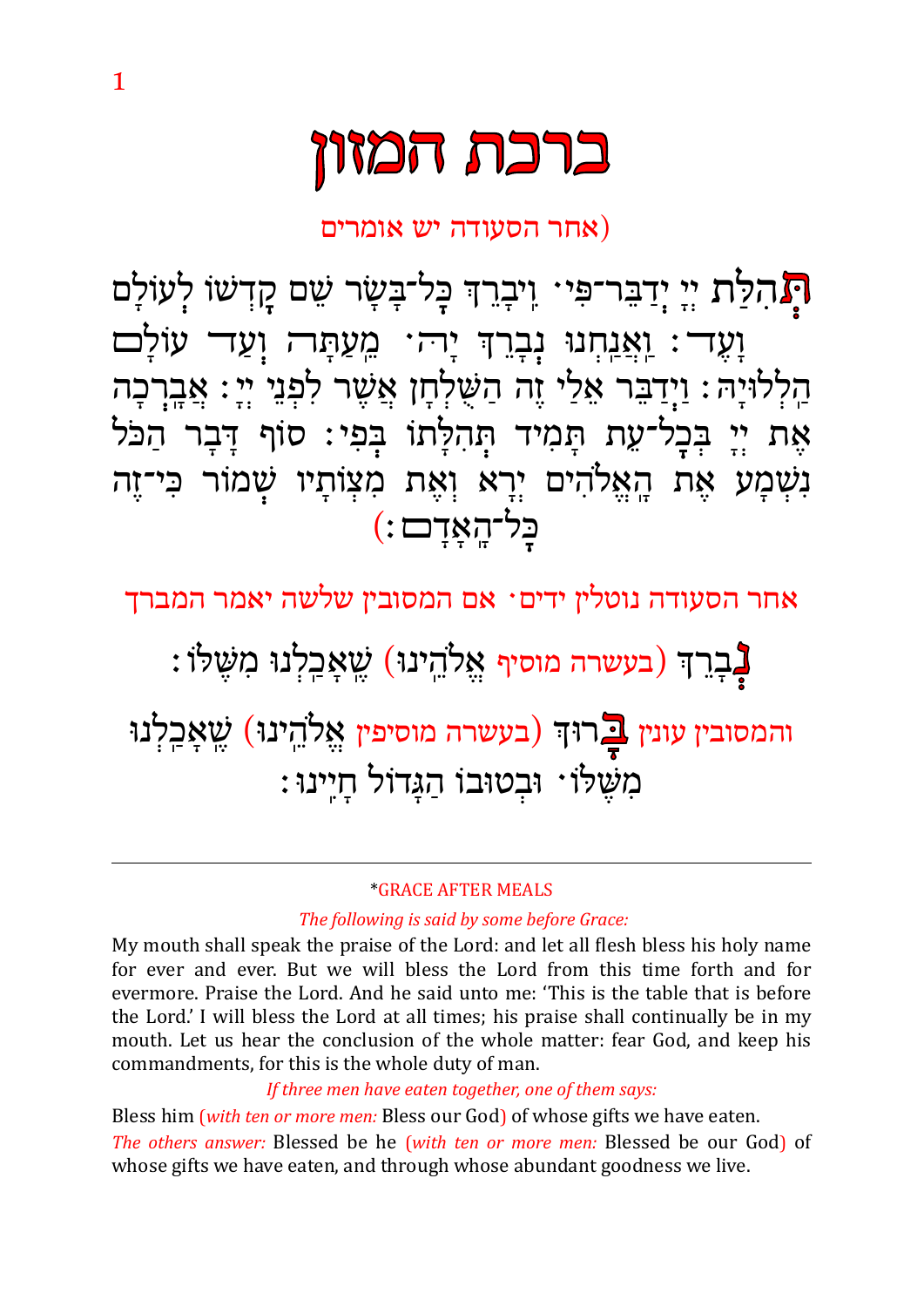וּחוזר המברך **בַּ**רוּך (בעשרה אֱלֹהִינוּ) שֶׁאָּכִלְנוּ מִשָּׁלֹוֹ \* וּבְ טוּבוֹ הַ גָּ דוֹל חָ יִ ֽ ינוּ׃

ב**ְרוּךְ** הוּא ּ וּבְרוּךְ שְׁמוֹ ּ וּבְרוּךְ זִכְרוֹ לְעְוֹלְמֵי עַד־:

### היחיד מתחיל מכאן׃

בְּרוּךְ אַתְּה יְיָ אֱלֹהֵינוּ מֶלֶדְ הֶעוֹלָם<sup>,</sup> הַזָּנֵנוּ וְלֹא

מִמְעֲשֵׂינוּי הַמְפַרְנְסֵנוּ וְלֹא מִצִּדְקוֹתֶינוּ۰ הַמְּעֲדִיף ֿטוּבוֹ עָלֵינוּי הַזָּן אוֹתֲנוּ וְאֶת־הֲעוֹלָם כֻּלּוֹ בְּטוּבוֹי בְּחֵןי בְּחֶסֶד<sup>ָ,</sup> בְּרֶיַח וּּבְרְחֲמִים נֹתֵן לֶחֶם לְכָל-בָּשָׂר<sup>ְ,</sup> כִּי ֧֖֖֖֖֖֖֖֖֖֖֪ׅ֚֚֚֚֚֚֚֚֚֚֚֚֝<u>֚</u> לְעוֹלָם חַסְדּוֹ : וְטוּבוֹ הַגְּדוֹל תְּמִיד לֹא חֳפַר לְנוּ · וְאַל ֧֧֧֖֧֦֧֧֦֧֧֧ׅ֧֧֧֧֧ׅ֧֧֦֧֧֧֧֧֧֧֧֧֧֧ׅ֧֧֧֧֧֧֧֧֧֧֧֧֧֧֧֧֧֧֧֧֧֧֧֚֚֚֚֝֬֝֝֬֝֬֜֓֓֓֝֬֓֩<br>֧֧֧֧֧֧֧֧֧֧֧֧֜ ֧֖֖֖֖֖֖֧֢ׅ֧֖֧֪֪֦֧֖֧֪֦֧֧֧֚֚֚֚֚֚֚֚֚֚֚֚֚֝֝֓֓֓֝֬֝֓֓֝֬֝֓֓֬֓֓֝֬֝֬֝֬ יֶחְסַר לְנוּ מְזוֹן תְּמִיד לְעוֹלָם וָעֶד<sup>.</sup> כִּי הוּא זָן וּמְפַרְנֵס לַבֹּלי וְשֻׁלְחָנוֹ עָרוּדִּ לַבֹּלי וְהִתְקִין מִחְיָה וּמְזוֹן לְבָל־ ׇ֘֒ בְּרִיּוֹתָיו אֲשֶׁר בְּרָא בְּרְחֲמְיו וּבְרֹב חֲסָדְיו ׁ בְּאָמוּר ֿ פּוֹתֵחַ אֶת־יָדֶידּ וּמַשְׂבִיעַ לְכָל־חַי רָצוֹן: בְּרוּדְ אַתְּה יְיָ ֺ֘

\* *The reader repeats:* Blessed be he (*with ten or more men:* Blessed be our God) of whose gifts we have eaten, and through whose abundant goodness we live. Blessed be he, blessed be his name, and blessed be his memorial for ever and ever.

#### *If fewer than three men have eaten together, begin here:*

Blessed are you, Lord, our God, King of the universe, who feeds us, but not by reason of our works; who provides for us, but not by reason of our righteousness; who abundantly bestows his goodness on us; who feeds us and the whole world with his goodness; with grace, loving-kindness, plenty, and mercy, "who gives food to all flesh, for his mercy endures for ever". His great goodness has never failed us; and may sustenance never fail us for ever and ever; for he feeds and provides for all; and his table is set for all. He has also appointed food and sustenance for all his creatures, whom he has created in his mercy and abundant loving-kindness; as it is said: (Ps. 145:16) "You open your hand, and satisfy the desire of every living thing with favour." Blessed are you, Lord, who gives food to all.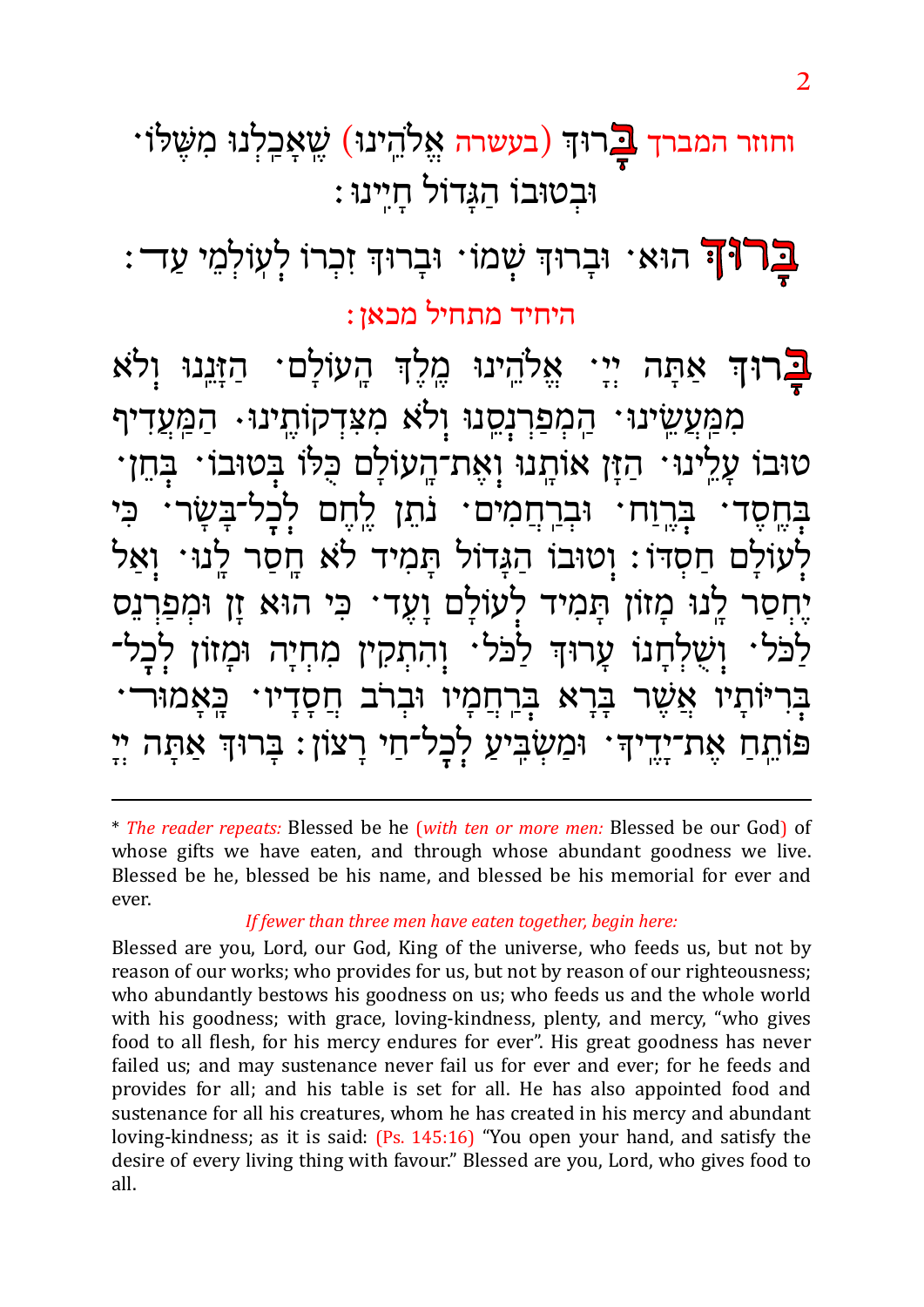הַ זָּ ן אֶ ת־הַ כֹּל ׃

מ**ִדֶרָ לְדִּ יְיָ אֱלֹהֵינוּ**י עַל שֶׁהִנְחַלְתָּ לַאֲבוֹתֵינוּי אֶרֶץ **[** ּהֶמְדָּה טוֹבָה וּרְחָבָה י בְּרִית וְתוֹרָה ּ חַיִּים וּמְזוֹן ּעַל שֵׁהְוֹצֵאתָנוּ מֵאֵרֵץ מִצְרַיִם<sup>.</sup> וּפְדִיתֲנוּ מִבִּית עֲבָדִים<sup>.</sup> וְעַל בְּרִיתְדּ שֶׁתְתִמְתָּ בִּבְשָׂרֵנוּ<sup>.</sup> וְעַל חֻקֵּי רָצְוֹנְדִּ ּעֶּהְוֹדַעְמְנוּ ׁי וְעַל חַיִּים וּמָזוֹן שֶׁאַתָּה זָן וּמְפַרְנֵס אוֹתֲנוּ :

בחנוכה ובפורים אומר צאן על הנסים דף י׳א

וְעַל הַכֹּל יִי אֱלֹהֵינוּ ֹ אֱנוּ מוֹדִים לָדִּ וּמְבְרְכִים אֶת־שָׁמְדִּ· בְּאָמוּר־· וְאֲבַלְתָּ וְשָׂבְעָתָ<sup>.</sup> וּבֵרַבְתָּ אֶת־יִיְ אֵלֹהֶידִּי עַל־הָאֲרֵץ הַטּוֹבָה אֲשֶׁר נֵתַן־לָדִּ: בָּרוּדְ אַתָּה \* יְ י۰ָ עַ ל הָ אָ ֽ רֶ ץ וְ עַ ל הַ מָּ זוֹן׃

 $\Box$ רַחֵם יִי אֱלֹהִינוּ עָלֵינוּ וְעַל יִשְׂרָאֵל עַמְּדִּ וְעַל יְרוּשָׁלִַם עִירָךִּי וְעַל הַר צִיּוֹן מִשְׁכַּן כְּבוֹדָךִּי וְעַל ֧֖֧֖֖֖֖֖֖֧֚֚֚֚֚֚֚֚֝֝֬<u>֚</u> ּ הַבְּיָת הַגָּדוֹל וְהַקְדוֹשׁ שֶׁנִּקְרָא שִׁמְדִּ עָלְיו׃ אָבִינוּ

*During Hanucáh and on Puréem insert here* 'We thank you,' p. 22.

And for all these things, Lord, our God, we thank you and bless your name; as it is said:  $(Deut. 8:10)$  " And you shall eat and be satisfied and you shall bless the Lord your God, for the good land which he has given you." Blessed are you, Lord, for the land and for the food.

Lord, our God, have mercy on us, on your people Israel, on your city Jerusalem, and on mount Zion, the abode of your glory, and the great and holy house, which is called by your name (i.e. The Temple, see 2 Chron.  $7:16$ ). Our Father, ...

3

<sup>\*</sup> We thank you, Lord, our God, for you did cause our fathers to inherit a desirable, good, and ample land; for the covenant and Law, life and sustenance; for you did bring us forth from the land of Egypt, and did redeem us from the house of bondage; and for your covenant which you have sealed in our flesh, and for the statutes of your will, which you have made known unto us, and for the life and food wherewith you do feed and provide for us.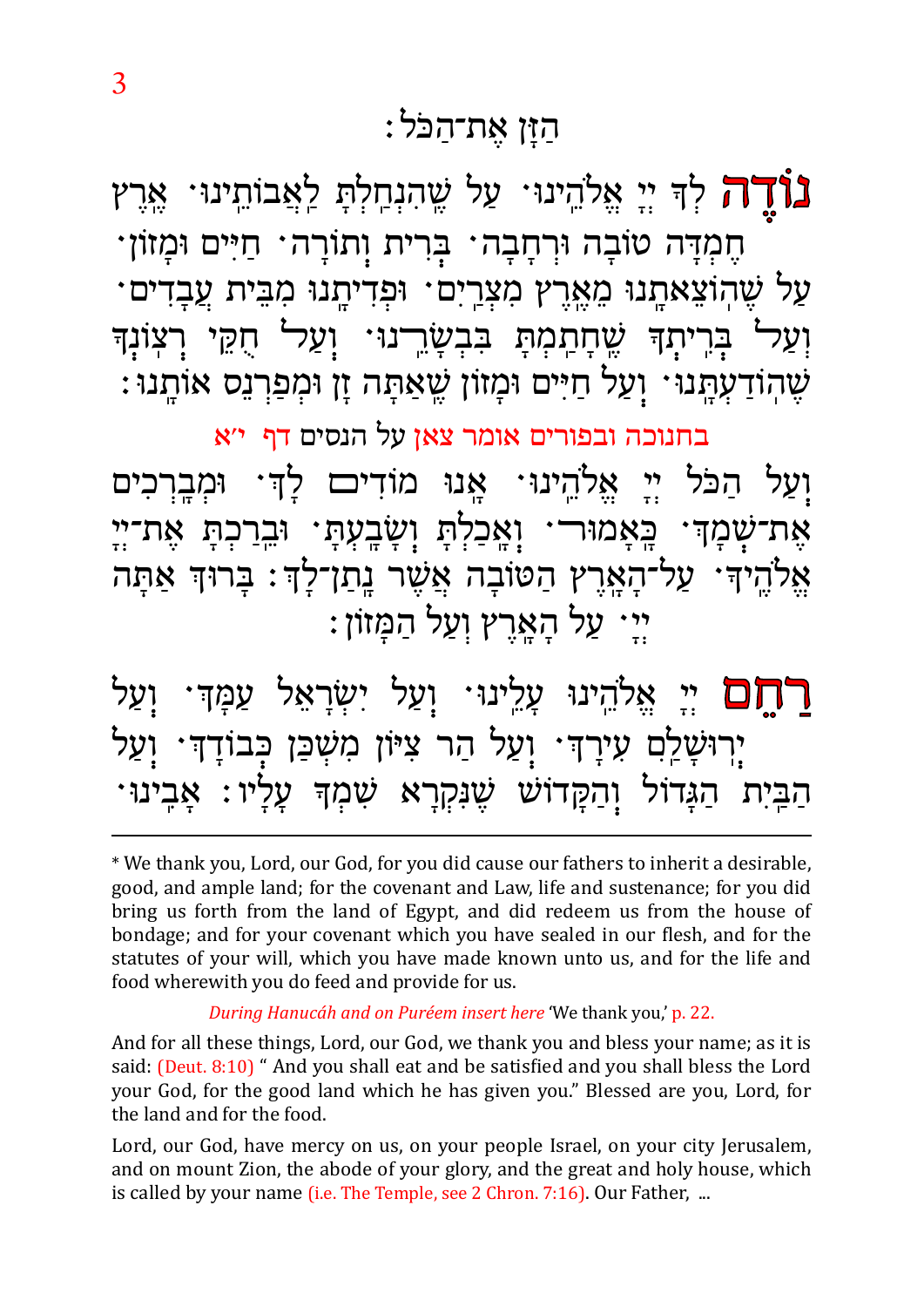ָרְעֳנוּ ּ פַּרְנְסֵנוּ י כַּלְכְּלֵנוּ הַרְוִיחֵנוּ ־צרוֹתינוּ ֧֖֖֖֪ׅ֪֦֖֚֚֚֚֚֚֚֚֚֚֚֚֚֚֚֝֝֓֝֓֝֓֓֓֝֬֝֓֝֬֝֓ ְ אַ ל תַּ צְ רִ יכֵ ֽ נוּ יְ יָ אֱ להֵ ֽ ינוּ לִ ידֵ י ۰ ו מַתְּנוֹת בָּשָׂר וָדָם י וְלֹא לִידֵי הַלְוְאָתָם<sup>.</sup> שֶׁמַּתְּנָתָם<sup>.</sup> מְרֻבְּה اللَّالُــوَٰـلَاص ن מְעָטָּרה וְ ְ  $\sim$ אָל ה**ָרְהְבָה** ו ֧֧֧֧֖֖֧֦֧֧֦֧֧֧֧֧֧֧֧ׅ֧֧֧֧֧֧֧֧֧֧֧֧֧֧֧֚֚֚֚֚֚֚֚֝֝֝֝֬֝֬֝֬֝֬֝֬֝֬֝֬֝֬֝֬֩֓֝֬֝֬֝֬֝֬֝֬֝֬֝֬<br>֧֧֧֧֧֧֧֧֛֧֧֛֜֜֩֩ ּ יָרָה וְהַפִּתוּחַה ּ שֵׁלֹּא נֵבוֹשׁ ולֹא נִכְלִם לִעוֹלִם הִבֵּאֵ<sup>,</sup> וּמִלְכוּת בִּית הַ זֶּ ה۰ ְ ׁ מְשִׁיחָד<sup>ָ.</sup> תַּחֲזִירֶנְּה לִמְקוֹמָה<sup>ָ.</sup> בִּמְהֵרָה בְיָמֵינוּ :

### (בשבת אומר

בּמִצְוַת יוֹם ב*ּמִ*צְוֹתֵיך ּוְהַחֲלִיצֵנוּ יְיָ אֱלֹהֵינוּ רְ צֵ ה ְ הַשְּׁבִיעִי הַשַּׁבְָּת הַגְּדוֹל וְהַקְדוֹשׁ הַזֶּה: כִּי יוֹם וּנְנוּח בּוֹ ּמִלְפַנֵיךָ נִשְׁבּוֹת־בּוֹ וּקְדוֹשׁ הוּא גָּ דוֹל ְ רצוג דּ חִקֵי ֧֖֖֖֖֖֧ׅׅ֧ׅ֧֧֧֧֧֧֧֧֧֧֧֧֧֧֧֧֧֧֚֚֚֚֚֚֚֚֚֚֚֚֚֝֝֓֓֓֓֝֬֓֓֬֝֓֝֬֝֓֓֝֬֝֓֬֝֓֝֬֝֬֝֬֝֬֝֬֓֝֬֝֬֝֬֝֬֝֬֝֬֝֬ ִי וְאֲל הְהִי צְרָה וְיָגוֹן בְּיוֹם · וִיְגוֹן <u>בְ</u> תְּהִי צָרָה וְ מנוּחַתֵנוּ י ֧֧֖֖֖֖֖֖֖֧֚֚֚֚֚֚֚֚֝֝֬<u>֓</u> י וְהַרְאֵנוּ בְּנֶחְמַת צִיּוֹן בִּמְהֵרָה בְיָמֵינוּ <sup>ָ</sup> כִּי אַתַּה הוּא בַּעַל הַנֶּחֲמוֹת: עד כאן)

#### (*On Sabbath say*

Be pleased, Lord, our God, to strengthen us with your commandments, even the commandment of the seventh day, the great and holy Sabbath; for it is a great and holy day before you. Thereon will we rest and be at ease, according to the commandment of the statutes of your will. Let there be no sorrow or trouble on our day of rest; and let us behold Zion consoled speedily in our days, for you are the Lord of consolation.)

<sup>\*</sup> feed us, nourish us, sustain us, provide for us, grant us abundance, and relieve us speedily from all our sorrows; and let us not, Lord, our God, stand in need of gifts or loans from the hands of flesh and blood, for their gifts are small and their reproach is great, but only from your hand, which is full, ample, rich, and open; so that we may not be put to shame in this world, nor be confounded in the world to come. Restore also speedily in our days the kingdom of the house of David, your anointed, to its abode.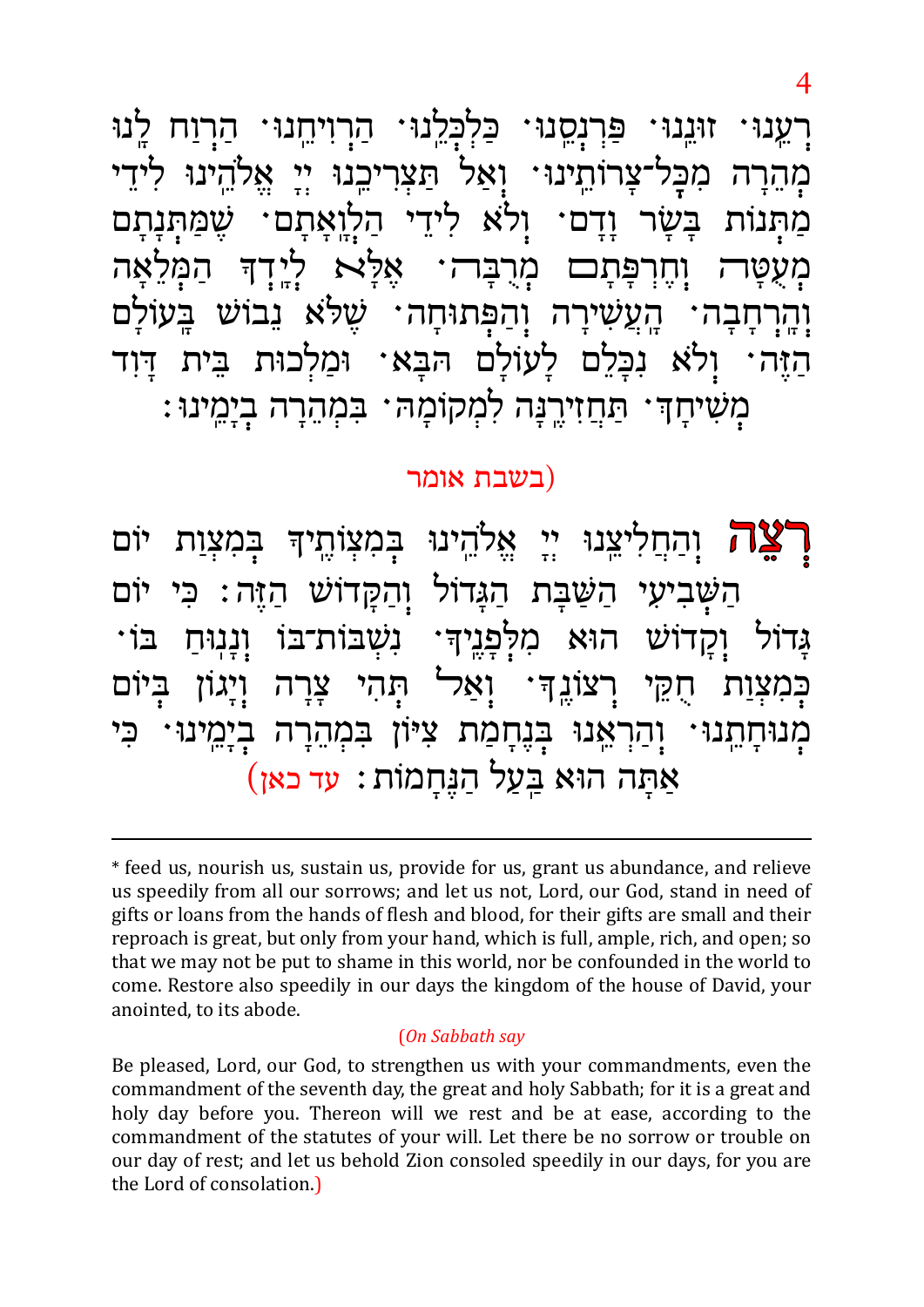### (בראש חדש אומרים

אֱל**ֹהֵי1)** יִאֲלֹהֵי אֲבוֹתֵינוּ<sup>ַ</sup> יְעֲלֶה וְיָבֹא ֹי יֵגְּיעַ׳ יִרְאֶה<sup>ָ</sup>

וְיִרְצָה<sup>ָ.</sup> יִשְּׁמַע<sup>ָ.</sup> יִפְּקֵד<sup>ָ.</sup> וְיִזָּבֵר זִכְרוֹגְנוּ<sup>.</sup> וְזִכְרוֹן ְ אֲבוֹתֵינוּ זִכְרוֹן יְרוּשָׁלַיִם עִירָד<sup>ָ.</sup> וְזִכְרוֹן מָשִׁיחַ בֶּן־דְּוִד עַבְדָּדִּי וְזִכְרוֹן בָלֹ־עַמְּךָּ בֵּית יִשְׂרָאֵל לְפָגֵיךָּ לִפְלֵיטָה ּ לְטוֹבָה ֹ לְחֵן ׁ לְחֶסֶד וּלְרַחֲמִים בְּיוֹם רֹאשׁ הַחְדֶשׁ ֧֖֖֖֧ׅׅ֧ׅ֧֦֧֧֦֧֧֦֧֧֚֚֚֚֚֚֚֚֚֚֚֚֚֚֚֚֝֝֓֕֓֓֓֞֓֝֬֓֓֝֬֓֓֝֬֓֓֝֬֝֬ ֧֧֖֖֖֖֖֖֖֖֖֧ׅׅ֧֧֧֧֦֧֧֧֧֧֧֧֧֧֧֚֚֚֚֚֚֚֚֚֚֚֚֚֝֝֝֓֓֓֓֞֟֓֝֬֓֝֓֞֟֓֓֞֟֓֓֞֓֝֬֝֓֞֝֬֓֝֬֝֓֝֬֝֓֝֬֝֬֝֬֝֬֝֬ רַ יִּיְ אֱלֹהֵינוּ בוֹ עָלֵינוּ וּלְהְוֹשִׁיעֵנוּ : זָבְרֵנוּ יְיָ אֱלֹהֵינוּ בוֹ ׅ֘ ּלְטוֹבָה (אָמֵן)· וּפַקְדֵנוּ בוֹ לִבְרָכְה (אָמֵן)· וְהְוֹשִׁיעֵנוּ ְ בֹוֹ לְחַיִּים טוֹבים (אָמֵן) : בִּדְבַר יְשׁוּעָה וְרַחֲמִים · חוּס ְ וְחָגֵּנוּ וַחֲמֹל וְרַחֵם עָלֵינוּ ווְהְוֹשִׁיעֵנוּ ּ כִּי אֵלֶיךָ עֵיגֵינוּ י ֘֒ ְ ֹכִּי אֵל מֶלֶךְ חַנּוּן וְרַחוּם אֶתְּה : עד כאן)

בְרוּךְ אַתָּה יְיָ<sup>.</sup> בּוֹנֵה בְרַחֲמְיו יְרְוּשָׁלֶם· אָמֵן: ב**ַרוּךְ אַתָּה יְיָ אֱלֹהֵינוּ מֶלֶדְ הֲעוֹלָם· לָעַד הָאֵל·** אָבִינוּ מַלְבֵּנוּי אַדִּירֵנוּי בִּוֹרְאֵנוּי גִּוֹאֲלֵנוּי קִדוֹשֵׁנוּ

Blessed are you, Lord, who in your mercy will rebuild Jerusalem. Amen.

Bessed are you, Lord, our God, King of the universe, eternal God, our Father, King, Mighty One, Creator, Redeemer, our Holy One ...

<sup>\*</sup> Our God and the God of our fathers, may the remembrance of us and of our fathers, the remembrance of Jerusalem, your city, the remembrance of the Messiah, the son of David your servant, and the remembrance of all your people, the house of Israel, ascend, arrive, approach, be seen, accepted, heard, visited, and remembered, for bringing deliverance, well-being, favour, grace, and mercy on this day of the New Moon. Grant us mercy and save us thereon, Lord, our God. Remember us thereon for good *(the company replies:* Amen*)*; visit us with a blessing *(*Amen); and save us unto a happy life (Amen) with the word of salvation and mercy. Spare us and be gracious unto us. Pardon us, have mercy upon us, and save us; for towards you are our eyes turned; for you, God, are a merciful and gracious King.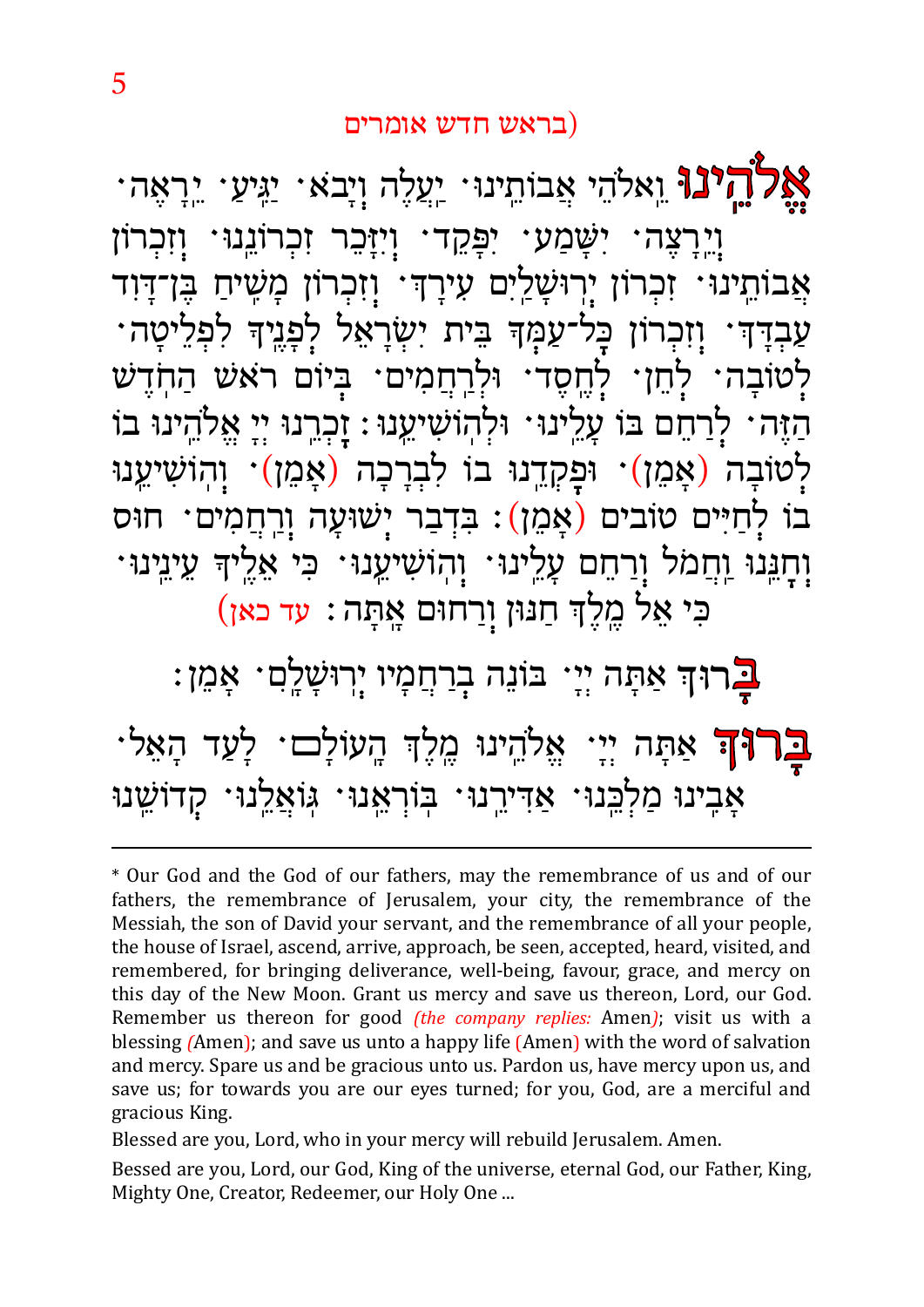ּקְדוֹשׁ יְעֲקֹבי רוֹעֵנוּ רוֹעֵה יִשְׂרַאֵּל הַמֵּלֵךְ הַטּוֹב וְהַמֵּטִיב לַכֹּלי שֶׁבְּכָל־יוֹם וָיוֹם הוּא הֵטִיב לַנוּי הוּא ּמְטִיב לְנוּי הוּא יֵיטִיב לְנוּ: הוּא גְמָלְנוּי הוּא גְוֹמְלֵנוּי ֧֧֖֖֖֖֖֖֧֖֧֖֖֚֚֚֚֚֚֚֚֚֚֚֚֚֚֝֝֬֝֓֝֬<br>֧֜֜**֓**֖֧֖֖֖֖֖֖֖֖֖֖֚֚֚֚֚֚֚֚֚֚֚֚֓֝  $\cdot$ יְרֶוַח יִגְמְלֵנוּ לְעַד־י חֵן־ וָחֶסֶד וְרַחֲמִים־ וְ הוּא ּוְהַצְּלָה<sup>ָ.</sup> וְכְל־טּוֹב : ֘֒ הַ**רְחֲמֶן** הוּא יִשְׁתַּבַּח עַל־כִּסֵא כְבוֹדוֹ הַרַחֲמַן הוּא יִשְׁתַּבַּח בַּשַּׁמַיִם וּבַאֲרֵץ הָרַחֲמָן הוּא יִשְׁתַּבַּח בֵּנוּ לְדוֹר דּוֹרִים ּרְרַחֲמָן הוּא קֶרֶן לְעַמּוֹ יְרִים י הַרַחֲמַן הוּא יִתְפָּאֵר בֵּנוּ לְנֵצַח נְצַחִים  $\aleph$ ּ בַּהֶתֵּ ר הָרְחֲמָן הוּא יְפַרְנְסֵנוּ בְכָבוֹד וְלֹא בְבִזוּי<sup>.</sup> וְ ְ ֧֖֧֖֖֖֖֖֖֖֖֖֖֧֚֚֚֚֚֚֚֚֚֚֚֝֬֝֬<u>֓</u> בְאִסּוּר וּ בְּנְחַת וְלֹא בְצַעַר בְּרֶוַח וְלֹא בְצִמְצוּם : ֧֖֖֖֖֖֖֖֖֖֧֚֚֚֚֚֚֚֚֚֝֬<u>֓</u> ְ ֖֧֖֖֖֖֖֖֖֖֖֖֖֧֚֚֚֚֚֚֚֚֚֚֚֝֝֬<u>֓</u> ָ הַרַחֲמֶן הוּא יִתֲן שַׁלוֹם בֵּינֵינוּ ּרְרַחֲמָן הוּא יִשְׁלַח בְּרָכְה וְהַצְלָחָה בְּכָל־מְעֲשֵׂי יְדֵינוּ : ֘֒

\* ... the Holy One of Jacob; our Shepherd, the Shepherd of Israel, the King who is good and does good to all; who day by day has done good, does good, and ever will do good to us. He has dealt bountifully with us, as he does now, and ever will: granting us grace, favour, mercy, increase, deliverance, and all good things.

May the All-merciful be praised on the throne of his glory.

May the All-merciful be praised in heaven and on earth.

May the All-merciful be praised amidst us throughout all generations.

May the All-merciful exalt the horn of his people.

May the All-merciful be glorified amidst us to all eternity.

May the All-merciful provide for us with honour, and not with contempt; lawfully, and not by forbidden means; with ease, and not with trouble; in planty, and not in scarcity.

May the All-merciful grant peace amongst us.

May the All-merciful send blessing and prosperity to all the work of our hands.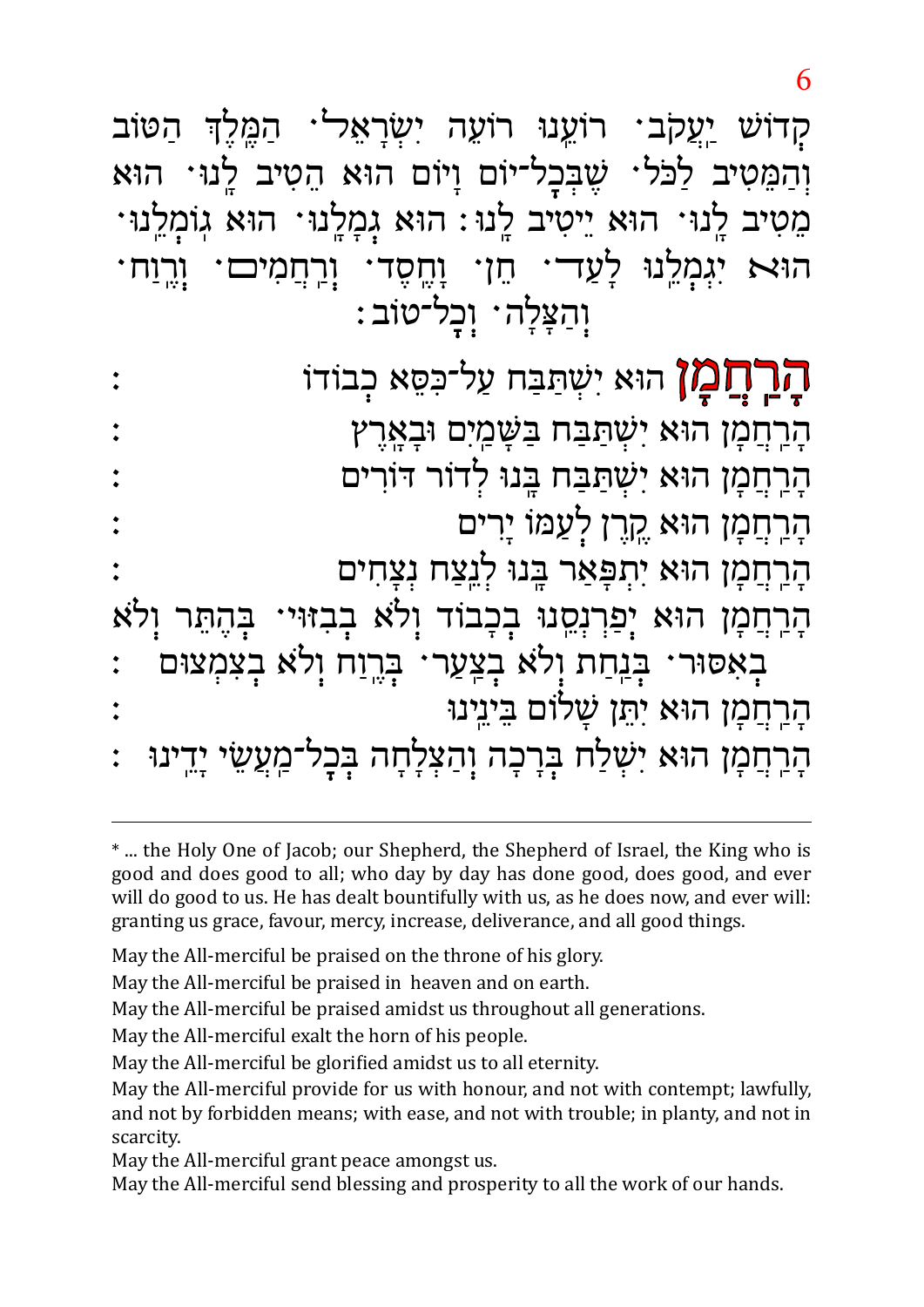|                      | הָרַחֲמָן הוּא יַצְלִיחַ אֶת־דְּרָכֵינוּ                                       |
|----------------------|--------------------------------------------------------------------------------|
|                      | הָרַחֲמָן הוּא יִשְׁבּוֹר עֹל הַגּוֹיִם מְהֵרָה מֵעַל צַוָּארֵנוּ              |
|                      | הָרְחֲמָן הוּא יְוֹלִיּבְנוּ קוֹמְמִיּוּת לְאַרְצֵנוּ                          |
|                      | הָרַחֲמָן הוּא יִרְפָּאֵנוּ דְפוּאָה שְׁלֵמְה רְפוּאַת הַגֶּבָּשׁ              |
|                      | וּרְפוּאַת הַגּוּף                                                             |
|                      | הָרַחֲמָן הוּא יִפְתַּח לְנוּ אֶת־יְדוֹ הֱרְחָבָה                              |
|                      | ּהָרַחֲמָן הוּא יְבְרֵךְ כְּל־אֶחָד וְאֶחָד מִמֶּנוּ בִּשְׁמוֹ הַגְּדוֹלֹי     |
|                      | יּכְמוֹ שֶׁנִּתְבְּרְכוּ אֲבוֹתֵינוּ אַבְרָהָם יִצְחָק וְיְעֲקֹב בַּכֹּלֹי     |
|                      | מִכֹּל ּ כֹּל ּ כֵּן יְבְרֵךְ אֹתֳנוּ יְחַד בְּרָכְה שְׁלֵמְה ּ וְכֵן          |
|                      | יְהִי רְצוֹן וְנֹאמַר אָמֵן                                                    |
|                      | הָרַחֲמָן הוּא יִפְרֹשׂ עָלֵינוּ סֻכַּת שְׁלוֹמוֹ                              |
|                      | ּהָרְחֲמָן הוּא יִטַּע תְּוֹרָתוֹ וְאַהֲבְתוֹ בְּלִבְּנוּ לְבִלְתִּי גֶחֱטָא : |
| $\ddot{\bullet}$     | הָרְחֲמָן הוּא יְמַלֵּא מִשְׁאֲלוֹת לִבְּנוּ לְטוֹבְה                          |
| $\left(\cdot\right)$ | (הָרְחֲמָן הוּא יְבְרֵךְ אֶת מְדִינַת יִשְׂרָאֵל                               |
|                      |                                                                                |

\* May the All-merciful prosper our ways.

 $\overline{7}$ 

May the All-merciful speedilt break the yoke of the nations from off our neck.

May the All-merciful lead us securely to our land.

May the All-merciful heal us with a perfect healing — healing of spirit and healing of body.

May the All-merciful open his bountiful hand to us.

May the All-merciful bless everyone of us by his great name, as our fathers, Abraham, Isaac and Jacob were blessed, with all and every happiness; thus may he bless us all together, with a perfect blessing; may such be his will and let us say, Amen.

May the All-merciful spread his tent of peace over us.

May the All-merciful plant his Law and the love of him in our hearts, that we may not sin.

May the All-merciful fulfil the desires of our hearts for good.

(May the All-merciful bless the State of Israel.)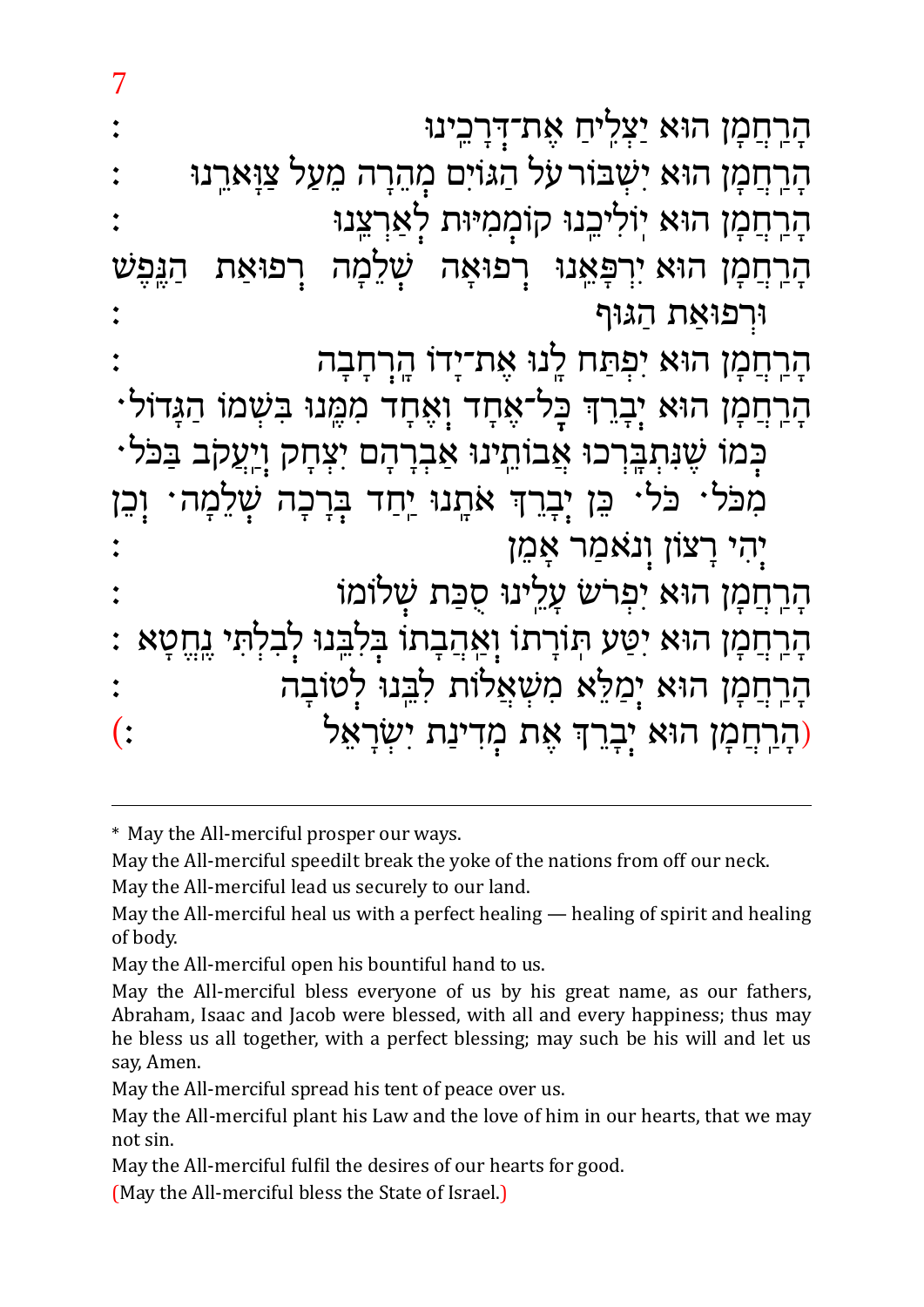(בשבת הָרָחֲמָן הוּא יַנְחִילֵנוּ עוֹלָם שֵׁכְּלּוֹ טוֹב וּמְנוּחָה לֹחַיֵּי הֲעוֹלַמְים ְ  $(:$ 

### (ברכת אורח

הַר**ְהֲה שֶׁ** הִיא יְבְרֵךְ אֶת־הַשָּׁלְחָן הַזֶּה שֶׁאָּכִלְנוּ עָלְיו<sup>.</sup> ֧֧֖֖֖֖֖֖֖֧֖֧֚֚֚֚֚֚֚֚֚֝֝֬֝֓<u>֓</u><br>֧֪֧֩֩ וִיסַדֵּר בּוֹ בָּל־מַעֲדֵנֵּי עוֹלָם וְיִהְיֶה בְשָׁלְהָנוֹ שֶׁל ׇ אַבְרָהָם אָבִינוּ<sup>. ֹ</sup> כָּל־רָעֵב מִמֶּנּוּ יא<sub>ֹ</sub>כַל־ וְכָלֹ־צָמֵא מִמֶּנוּ ׅ֘֒  $: \square$ יִשָּׁ תֵּ

הַ**רְחֲמָן** הוּא יְבְרֵדְּ אֶת־בַּעַל הַבֵּיִת הַזֶּה וּבְעַל ֧֖֖֖֚֚֚֝֬֝֬ ֿהַסְּעוּדָה הַזּאתׁי אּוֹתוֹי וּבְנְיוי וְאִשְׁתּוֹי וְכָל־אֲשֶׁר ּלֹא יֵבוֹשׁ בְּעוֹלָם הַזֶּה וְלְא יִבְּלֵם לְעוֹלָם הַבְּא ּ אָ מֵ ן׃ עד כאן)

הַרְחֲ**מְן** הוּא יְחַיְּנוּ וִיזַבְּנוּ וִיקְרְבִנוּ לִימוֹת הַמְּשִׁיחַ־ ֧֖֖֖֖֖֖֖֧֧֚֚֚֚֚֚֚֚֚֚֚֝֝֓<u>֚</u> וּלְבִנְיַ בֵּית הַמִּקְדָּשׁׁי וּלְחַיֵּי הַעוֹלַם הַבַּא: מִגְדִיל (מִגְדּוֹל) יְשׁוּעוֹרת מַלְּכּוֹי וְעְשֶׂה־חֶסֶד לִמְשִׁיחוֹי לְדָוִד

<sup>\*</sup> (*On the Sabbath say:* May the All-merciful cause us to inherit a world which shall be entirely good, and the repose of life everlasting.)

<sup>(</sup>*Blessing added by a guest at the table of his host:* May the All-merciful bless this table at which we have eaten, and may all the dainties of the world be served upon it; may it be like unto the table of our forefather Abraham, so that every hungry one may eat from it and every thirsty one drink from it.

May the All-merciful bless the master of this house, our host; him, his children and his wife an all that belongs to him, so that he may not be put to shame in this world nor be confounded in the world to come. Amen.)

May the All-merciful grant us life, and make us worthy of the days of the Messiah, of the building of the holy temple, and of the life in the world to come. He increases salvation for his king (*On a day on which Musáph forms part of the service:* He is a tower of salvation for his king) and shows loving-kindness to his Messiah...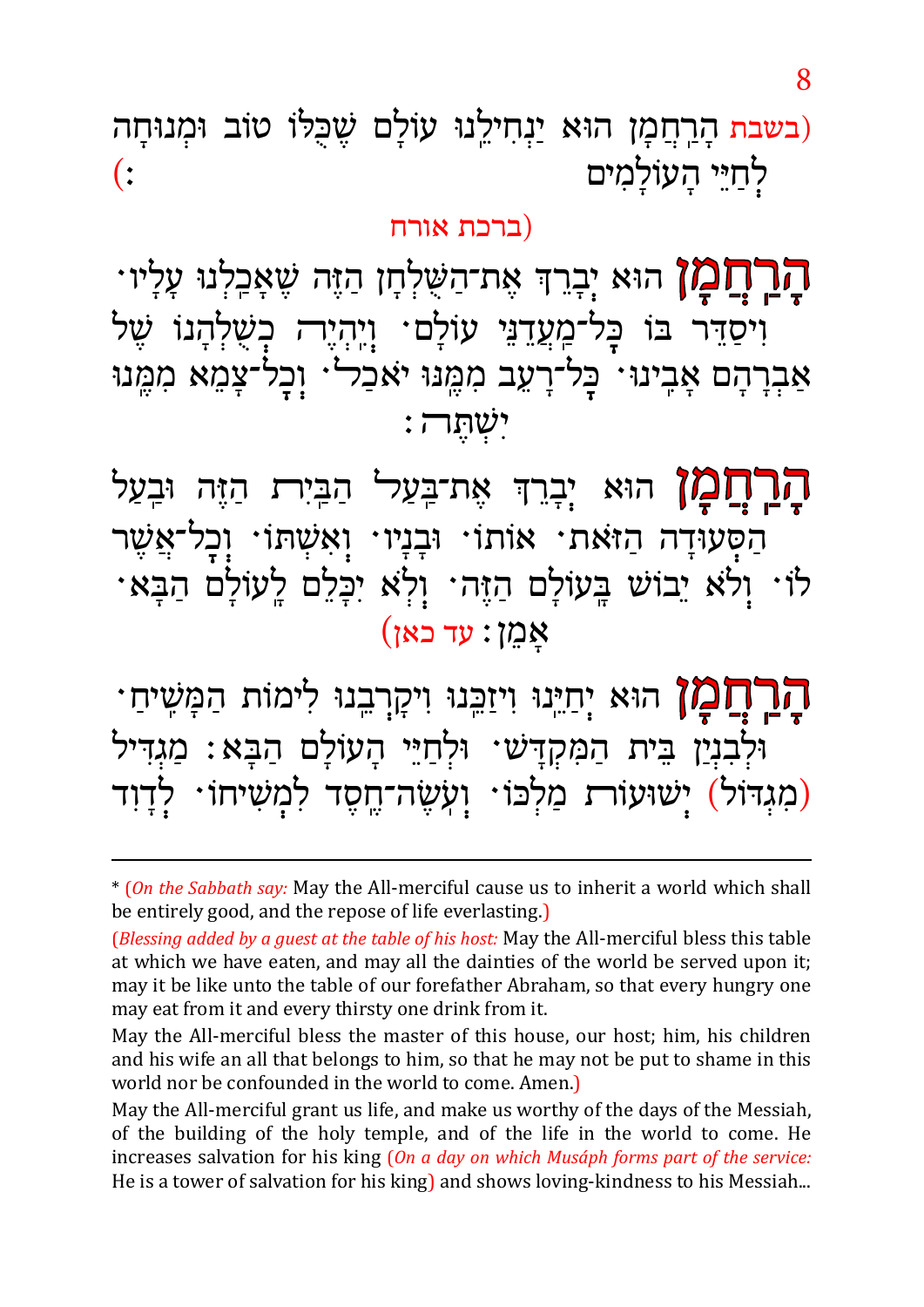וְדִׂרְשֵׁי יִי ּוּלְזַרְעוֹ עַד־עוֹלְם: בְּפִירִים רָשׁוּ וְרָעֵבוּי וְ ֧֖֖֖֖֖֖֖֖֖֖ׅ֪ׅ֚֚֚֚֚֚֚֚֚֚֚֝֬<u>֓</u> .<br>לֹאִ־יַחִסְרוּ כָל־טוֹב  $\boldsymbol{Q}$ ר הָיְתי גַּם־זָקְנְתִּי· וְלֹאזרָאִיתִי צַדִּיק נֶעֶזֶב· וְזַרְעוֹ מְבַקֶּשׁ־לָחֶם: כָּל-הַיּּוֹּם חוֹנֵן וּמַלְוֶה ֦֧֓֕ ֧֖֖֖֖֧ׅ֧֪֦֖֚֚֚֚֚֚֚֚֚֚֚֚֚֝֝֓֝֓֓֡֓֓֝֬֝֓֓֬֝֓֓֝֬֝֓֓֝֓֓֓֬֝֓֓ **וזרעוֹ** לִבְרָכָה : מַה־שֶׁאָּבִלְנוּ יְהְיֶה לְשָׂבְעָר וּמַה־שֶׁשָּׁתְינוּ ּ לִרְפוּאָרה וּמַה־שֶׁהוֹתַרְנוּ יְהְיֶרה כְּדִכְתִיבי וַיִּתֵן לִפְנִיהֶםי וַיּאַכְלוּ וַיּוֹתְירוּ כִּדְבַר יְיָ ֧֖֖֖֖֖֖ׅ֖֖֧֚֚֚֚֚֚֚֚֝֬<u>֓</u> בְּרוּכִים אַתֶּם לַיְיָ עִשֵׁה שָׁמְיִם וָאֲרֶץ: בְּרוּךְ הַגֶּבֶר אֲשֶׁר יִבְטַח בַּיְיָ וְהָיָה יְיָ מִבְטָחוֹ : יְיָ עֹז לְעַמוֹ יִתֵּן<sup>.</sup> יְיָ יָבְרֵדְ אֶת־עַמּוֹ בַּשָּׁלוֹם: כִּי־הִשְׂבִּיעַ נֶפֶּשׁ שֹׂקֵקָה· וְגֶפֶשׁ יְעֶבָרה מִלֵּא־טוֹב : הוֹדוּ לַיְיָ כִּי־טוֹב · כִּי לְעוֹלָם חַסְדוֹ ְ

9

ומוזנין כוס של יין ומברכין

־**י** מֶרָנְז בְּרוּךְ אַתָּה יִיָ אֵלֹהֵינוּ מֵלֵךְ הַעוֹלֹם־ ּבּוֹרֵא פְּרִי הַגֶּפֶן:

*It is customary to drink wine after Grace, in which case the Reader continues:* 

[With your approval, gentlemen.] Blessed are you, Lord, our God, King of the universe, who creates the fruit of the vine.

<sup>\*</sup> ... to David and his seed for ever. The young lions do lack and suffer hunger; but they that seek the Lord shall not want any good thing.

I have been young, and now am old; yet have I not seen the righteous forsaken, nor his seed begging bread. He is ever merciful, and lends, and his seed is blessed. May what we have eaten, satisfy us; what we have drunk, be for health; and what we have left, be for a blessing; as it is written (2 Kings 4:44), "So he set it before them, and they did eat and left thereof, according to the word of the Lord." You are blessed of the Lord who made heaven and earth. Blessed is the man who trusts in the Lord, and whose trust the Lord is. The Lord will give strength unto his people; the Lord will bless his people with peace. For he satisfies the longing soul, and fills the hungry soul with goodness. Give thanks unto the Lord, for he is good; for his mercy endures for ever.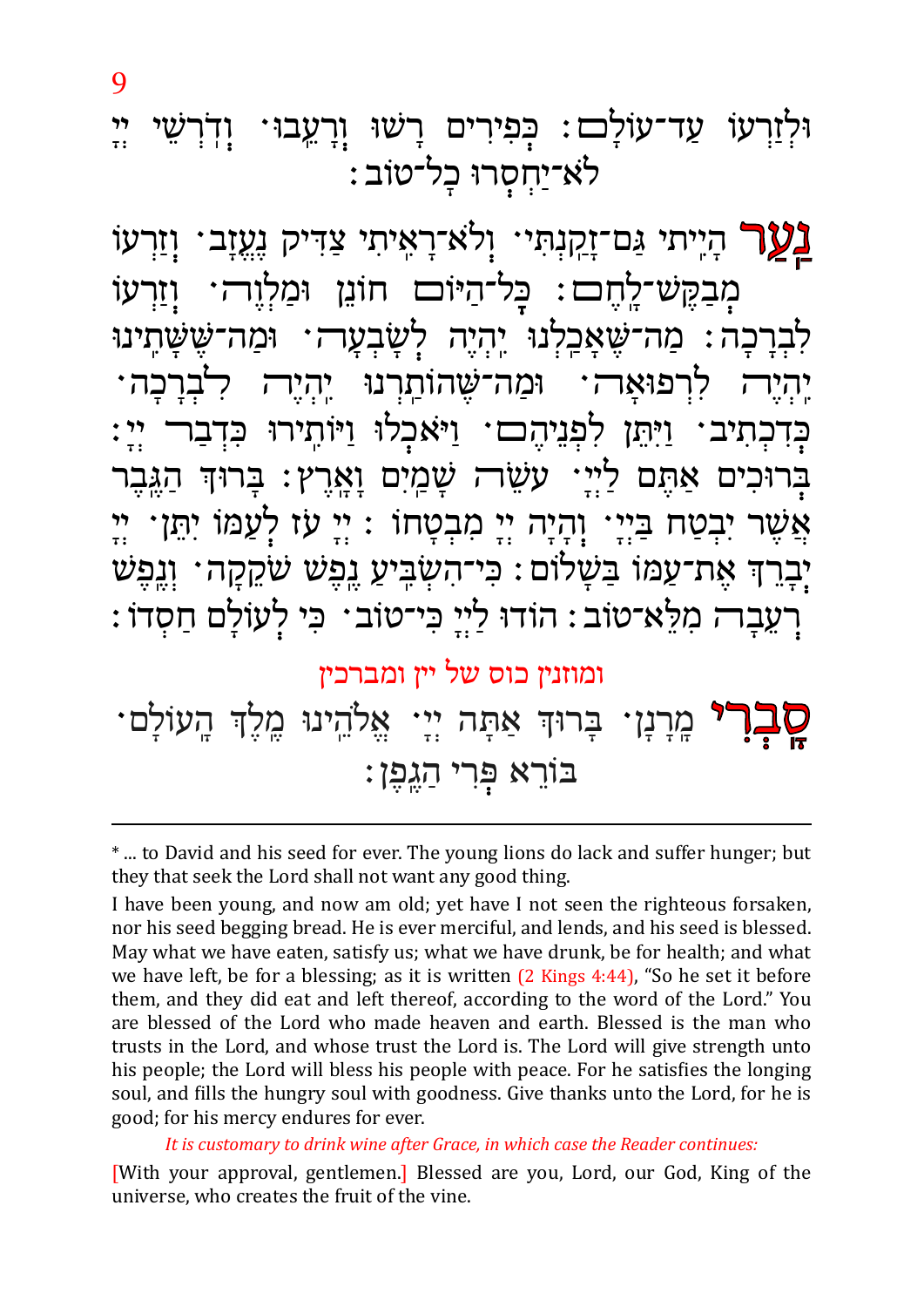## ברכה אחרונה על היין

ב**ְרוּךְ אַתָּה יְיָ אֱלֹהֵינוּ מֶלֶדְ הֲעוֹלָם· עַל הַגֶּפֶן· וְעַל** ּפְּרִי הַגֶּפֶּן׃ וְעַל הְּנוּבַרת הַשָּׂדֶה׃ וְעַל אֱרֶץ חֶמְדָּה ְ ּטוֹבָה וּרְחָבְה יֹשֶׁרָצִיתְ וְהִנְחִלְתָּ לְעַמְּךָ יִשְׂרָאֵל ּ לֶאֱכוֹל וְעַל ּיִ וְלִשְׁבִּוֹעַ מִטּוּבָהּ: רַחֵם יְיָ אֱלֹהֵינוּ עָלֵינוּ מִפּריה יִשְׂרָאֵל עָמָֽדִּי וְעַל יְרְוּשָׁלַיִּם עִירָדִּי וְעַל צִיּוֹן מִשְׁכַּן כּבוֹדָ ך ֧֖֖֖֖֖֖֖֧֚֚֚֚֚֚֚֚֚֚֚֚֚֝<u>֓</u><br>֧֧֖֖֧֖֖֖֖֖֧֚֚֚֚֚֚֚֚֚֚֚֚֚֚֚֚֚֚֚֝֝֝ ִי וְעַל מִזְבָּחָד<sup>ָ.</sup> וְעַל הֵיכָלָד<sup>ָ.</sup> וּבְנֵה יְרוּשָׁלִַם עִיר ּהַקֹּדֶשׁ בִּמְהֵרָה בְיָמֵינוּ וְהַעֲלֵנוּ לְתוֹכָה בִּמְהֵרָה ּ וְשַׂמְּחֵנוּ בָהּ וְנִשְׂבַע מִטּוּבָה וּנְבְרֶבְדָּ עָלֶיהָ בִּקְדֻשָּׁה ּוּבְטֶהֲרָה: (בשבת וּרְצֵה וְהַחַלִיּצֵנוּ בְיוֹם הַמָּנְוֹחַ הַזֶּה: בּראש חדש וְזָכְרֵנוּ לְטוֹבָה · בְיוֹם רֹאשׁ הַחְדָשׁ הַזֶּה :) כִּי ְ אַתַּה טוֹב וּמֵטִיב לַכֹּלי בַּרוּךְ אַתָּר*ז יְיָי עַל הָאֲרֵץ*י **ְיְעַל פֵּרִי הַגֶּפֶן:** 

#### \* The Samuel Contract GRACE AFTER DRINKING WINE

Blessed are you, Lord, our God, King of the universe, for the vine, and the fruit of the vine, and for the produce of the field, and for the desirable, good, and ample land, which you were pleased to cause our ancestors to inherit; to eat the frui thereof, and be satisfied with its goodness. Lord, our God, have mercy on us, on your people Israel, on Jerusalem, your city; and on Zion, the abode of your glory; on your altar, and on your temple. Rebuild the holy city of Jerusalem speedily in our days, and lead us quickly thereto; cause us to rejoice therein, and be satisfied with its goodness; and to bless you for it, in holiness and purity. (*On the Sabbath say*: And be pleased to grant us ease of mind on this Sabbath-day. *On the Day of the New Moon say:* And remember us for good, on this first day of the month.) For you, Lord, are good and do good to all. Blessed are you, Lord, for the land and for the fruit of the vine.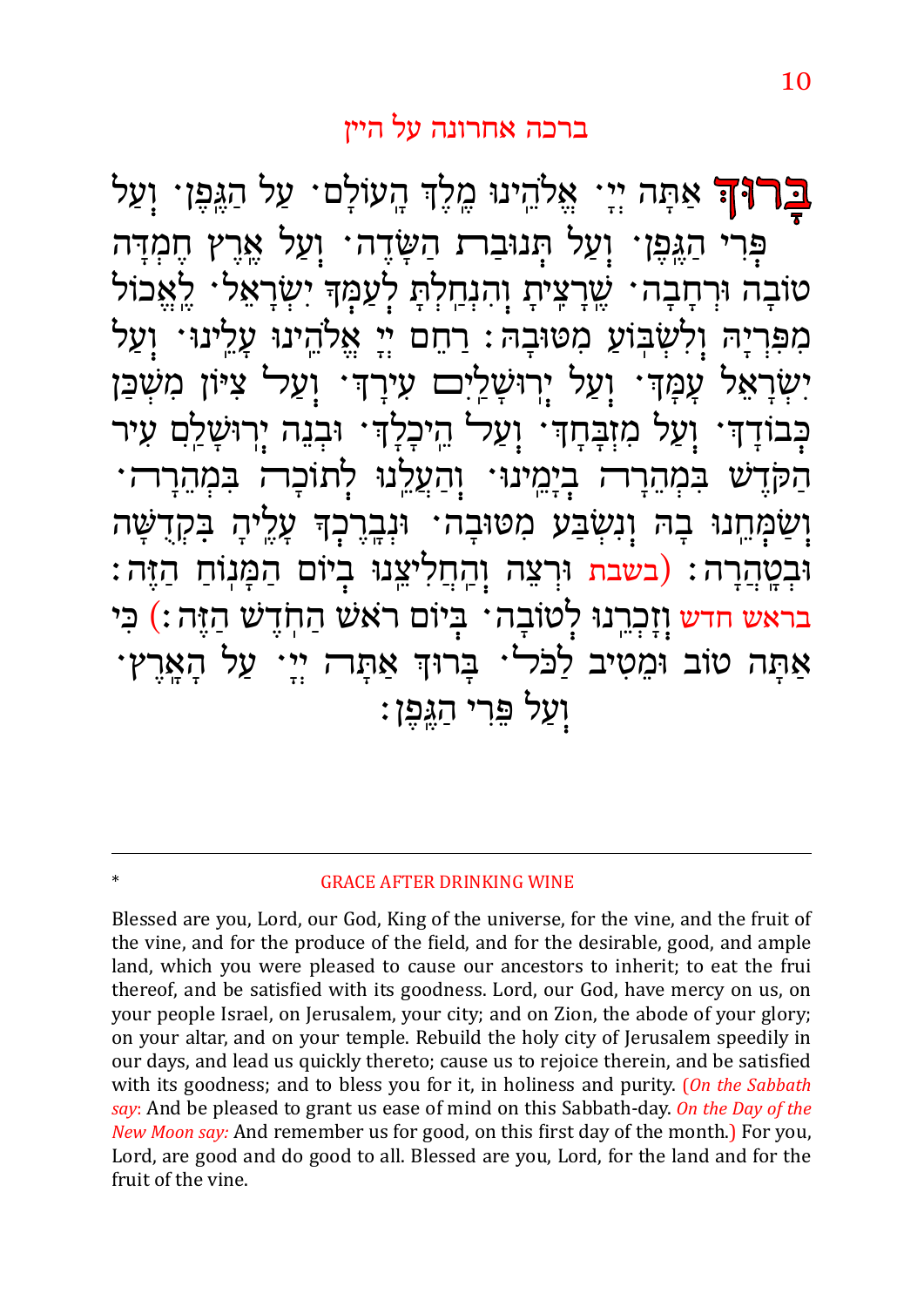#### בחנוכה ובפורים׃

על הנסים<sup>,</sup> עַל הַפְּרְקָן ּעַל הַגְּבוּרוֹת ּוְעַל הַתְּשׁוּעוֹת ּוְעַל הַגִּפְלַאוֹת וְעַל הַגֵּחָמוֹת *ּ שֵׁעֲשֶׂי*תָ לַאֲבוֹתֵינוּ בַּיָּמִים הָהֵם וּבַזִּמַן הַזֵּה :

חנוכה: בִּימֵי מַתְּתִיַה בֵּוְ־יִוֹחֲנַן כֹּהֵן ן גַּדוֹל חַשְׁמוֹנַאִי וּבַנָיו ּ כִּשֶׁאֲמְדַה מַלְכוּת ְ הרשִׁעָה עַל עַמַּדְּ יִשְׂראָל ּ לְשַׁכַּחִם מִתּוֹרתִדִּ∙ וּלִהעִבירם מִחקי רצוֹנדִ: ברחמידּ הרבּים• עמדתּ להם בִּעָת צַרתם∙ רִבְתְּ אֶת־רִיבִם∙ דִּנְתָּ נַקְמִתְ אֶת־נִקְמַתָם ּ מְסַרְתַּ בִּיִם חַלְּשָׁיִם וְרִבִּים ּ מִעְטִּים - דִּיד צַדִּיקִים וּטְמֶאִים בְּיַד טָהוֹרִים וְזֶדִים בִּיד עְוֹסָקֵי תְוֹרָתֵךָּ וּלְךָ עַשֵׂיתַ שֵׁם גַּדוֹל וְקָדוֹשׁ בְּעְוֹלָמֵדְּ וּלְעַמִּךְ יִשְׂרַאֵל עַשֵׂיתַ ּ פורים: בִּימֵי מַרְדְּכֵי וְאֵסְתֵּר בִּשׁוּשַׁן ּ הַבִּירָה • כִּשֶׁעָמַד עֵלֵיהֶם הַמַן הֲרַשָּׁע בִקַּשׁ לַהשַׁמִיד להרֹג וּלִאַבֵּד אֶת־כּל־היִּהוּדִים ּ מְנַּעַר וְעַד זַקֵן ּ טַף וְנִשִׁים - בִּיוֹם אֶחִד - בַּשְׁלוֹשָׁה לחֹדשׁ שִׁנִים עַשׂר∙ הוּא חֹדשׁ אִד ּללם לִבוֹז: וֹאִתְּה בְרַחְמֱיךְּ הַרַבִּים הֵפַרְתּ אֶת־עָצַתוֹ וְקָלְקִלְתּ אֶת־ ּ מִתְּלוֹ בִראָשׁוֹ וְתַלוּ אוֹתוֹ וְאֱת־בַּנִיו עַל הַעֲץ۰ וְעָשֵׂיתַ עִמָּהֶם נֵס וְפֵלֵא∙ וְנוֹדֵה לְשָׁמְדְּ הַגַּדוֹל סֶ ֽ לָ ה׃ עד כאן

וְאַחַר כַּדְּ בָּאוּ בְנֵיךְּ לִדְבִיר בֵּיתֶדִּ٠ וּפִנוּ אֶת־הֵיכָלֶדִּ٠ וְטֶהֲרוּ אֶת־ ּוְהִדְלִיקוּ נֵרוֹת בְּחַצְרוֹת קַדְשֵׁדִּ∙ וְקֵבְעוּ שְׁמוֹנָה יָמִים אֱלוּ בִּהֲלֵל וּבְהִוֹדָאָה∙ עִמַּהֵם נִסִּים וְנִפְלֹאוֹת∙ וְנוֹדֶה לְשָׁמְדְּ הגִּדוֹל סֵלה : עד כאן

 $\overline{\phantom{a}}$  , and the contract of the contract of the contract of the contract of the contract of the contract of the contract of the contract of the contract of the contract of the contract of the contract of the contrac

#### *During the Feast of Dedication (Hanucáh) and on the Feast of Lots (Puréem) say*

We thank you for the miracles, redemption, mighty deeds, saving acts, wonders and consaolations, which you did work for our fathers, in those days, at this season.

*Puréem:* In the days of Mordecai and Esther, in Shushan, the capital, when the wicked Haman rose up against them, who sought to destroy, slay, and extirpate all the Jews, young and old, little children and women in one day, even upon the thirteenth day of the twelth month, which is the month Adar, and to take the spoil of them for a prey; but you, through your abundant mercy, did frustrate his counsel, bring his designs to naught and return his recompense upon his own head. They hanged him and his sons on the gallows. You did work wonders and miracles for the Jews; and we thank your great name. Selah. *(Till here.)* 

*Hanucáh:* In the days of Mattathias son of the high priest Johanan the Hasmonean and his sons, when the iniquitous government of Greece rose up against your people Israel, to make them forget your law, and transgress the statutes of your will; you in your great mercy rose up in their behalf, in the time of their trouble; you did contend for them, did plead their cause and avenge their wrongs. You did deliver the mighty into the hands of the weak, the many into the hands of the few and the wicked into the hands of the righteous; the impure into the hands of the pure and the arrogant into the hands of them that occupied themselves with your Law. For yourself did you make a great and holy name in your world and work a great salvation and

תִּ גִדוֹלָה וּפַרקן כַּהיּוֹם הזה

redemption for your people Israel as at this day; thereupon your children came into the shrine of your house, cleansed your temple and purified your sanctuary, and did light lamps in your holy courts; and appointed these eight days to be kept, with praise and thenksgiving, for the wonders and miracles you did perform for them; and we thank your great name. Selah. *(till here.)*